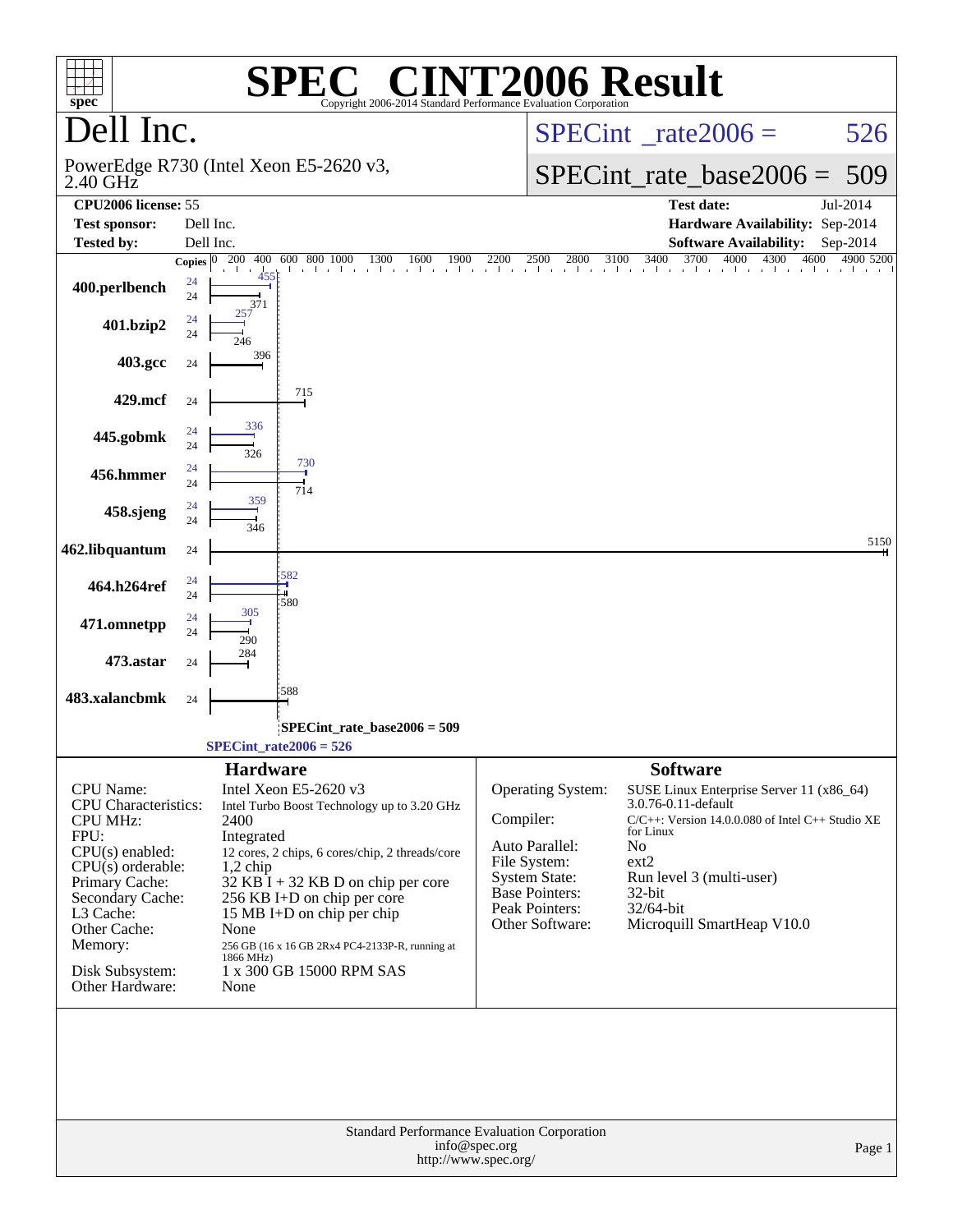

# **[SPEC CINT2006 Result](http://www.spec.org/auto/cpu2006/Docs/result-fields.html#SPECCINT2006Result)**

# Dell Inc.

2.40 GHz PowerEdge R730 (Intel Xeon E5-2620 v3, SPECint rate $2006 = 526$ 

## [SPECint\\_rate\\_base2006 =](http://www.spec.org/auto/cpu2006/Docs/result-fields.html#SPECintratebase2006) 509

**[CPU2006 license:](http://www.spec.org/auto/cpu2006/Docs/result-fields.html#CPU2006license)** 55 **[Test date:](http://www.spec.org/auto/cpu2006/Docs/result-fields.html#Testdate)** Jul-2014 **[Test sponsor:](http://www.spec.org/auto/cpu2006/Docs/result-fields.html#Testsponsor)** Dell Inc. **[Hardware Availability:](http://www.spec.org/auto/cpu2006/Docs/result-fields.html#HardwareAvailability)** Sep-2014 **[Tested by:](http://www.spec.org/auto/cpu2006/Docs/result-fields.html#Testedby)** Dell Inc. **[Software Availability:](http://www.spec.org/auto/cpu2006/Docs/result-fields.html#SoftwareAvailability)** Sep-2014

#### **[Results Table](http://www.spec.org/auto/cpu2006/Docs/result-fields.html#ResultsTable)**

|                                                                                                          | <b>Base</b>   |                |            |                |            | <b>Peak</b>    |                  |               |                |              |                |              |                |              |
|----------------------------------------------------------------------------------------------------------|---------------|----------------|------------|----------------|------------|----------------|------------------|---------------|----------------|--------------|----------------|--------------|----------------|--------------|
| <b>Benchmark</b>                                                                                         | <b>Copies</b> | <b>Seconds</b> | Ratio      | <b>Seconds</b> | Ratio      | <b>Seconds</b> | Ratio            | <b>Copies</b> | <b>Seconds</b> | <b>Ratio</b> | <b>Seconds</b> | <b>Ratio</b> | <b>Seconds</b> | <b>Ratio</b> |
| 400.perlbench                                                                                            | 24            | 631            | 371        | 632            | 371        | 626            | 375              | 24            | 517            | 454          | 516            | 455          | 515            | 456          |
| 401.bzip2                                                                                                | 24            | 943            | 246        | 943            | 246        | 951            | 244              | 24            | 902            | 257          | 898            | 258          | 901            | 257          |
| $403.\text{gcc}$                                                                                         | 24            | 488            | 396        | 488            | 396        | 491            | 394              | 24            | 488            | 396          | 488            | 396          | 491            | 394          |
| $429$ .mcf                                                                                               | 24            | 306            | 715        | 307            | 714        | 305            | 719              | 24            | 306            | 715          | 307            | 714          | 305            | 719          |
| $445$ .gobmk                                                                                             | 24            | 772            | 326        | 771            | 327        | 772            | 326              | 24            | 748            | 336          | 750            | 336          | 752            | 335          |
| 456.hmmer                                                                                                | 24            | 314            | 714        | 313            | 716        | 315            | 711              | 24            | 306            | 733          | 309            | 724          | 307            | <b>730</b>   |
| $458$ .sjeng                                                                                             | 24            | 839            | 346        | 840            | 346        | 829            | 350l             | 24            | 809            | 359          | 808            | 359          | 811            | 358          |
| 462.libquantum                                                                                           | 24            | 96.4           | 5160       | 96.5           | 5150       | 96.9           | 5130             | 24            | 96.4           | 5160         | 96.5           | 5150         | 96.9           | 5130         |
| 464.h264ref                                                                                              | 24            | 944            | 563        | 915            | <b>580</b> | 907            | 585              | 24            | 913            | 582          | 899            | 591          | 916            | 580          |
| 471.omnetpp                                                                                              | 24            | 517            | 290        | 516            | 291        | 520            | 288              | 24            | 492            | 305          | 492            | <b>305</b>   | 490            | 306          |
| $473$ . astar                                                                                            | 24            | 593            | 284        | 594            | 284        | 587            | 287              | 24            | 593            | 284          | 594            | 284          | 587            | 287          |
| 483.xalancbmk                                                                                            | 24            | 282            | <b>588</b> | 282            | 587        | 281            | 589 <sub>1</sub> | 24            | 282            | 588          | 282            | 587          | 281            | 589          |
| Results appear in the order in which they were run. Bold underlined text indicates a median measurement. |               |                |            |                |            |                |                  |               |                |              |                |              |                |              |

#### **[Submit Notes](http://www.spec.org/auto/cpu2006/Docs/result-fields.html#SubmitNotes)**

 The numactl mechanism was used to bind copies to processors. The config file option 'submit' was used to generate numactl commands to bind each copy to a specific processor. For details, please see the config file.

### **[Operating System Notes](http://www.spec.org/auto/cpu2006/Docs/result-fields.html#OperatingSystemNotes)**

Stack size set to unlimited using "ulimit -s unlimited"

#### **[Platform Notes](http://www.spec.org/auto/cpu2006/Docs/result-fields.html#PlatformNotes)**

 BIOS settings: Snoop Mode set to Early Snoop Virtualization Technology disabled Execute Disable disabled System Profile set to Performance Sysinfo program /root/cpu2006-1.2/config/sysinfo.rev6818 \$Rev: 6818 \$ \$Date:: 2012-07-17 #\$ e86d102572650a6e4d596a3cee98f191 running on linux Wed Jul 16 13:29:42 2014

 This section contains SUT (System Under Test) info as seen by some common utilities. To remove or add to this section, see: <http://www.spec.org/cpu2006/Docs/config.html#sysinfo>

 From /proc/cpuinfo model name : Intel(R) Xeon(R) CPU E5-2620 v3 @ 2.40GHz 2 "physical id"s (chips) 24 "processors" Continued on next page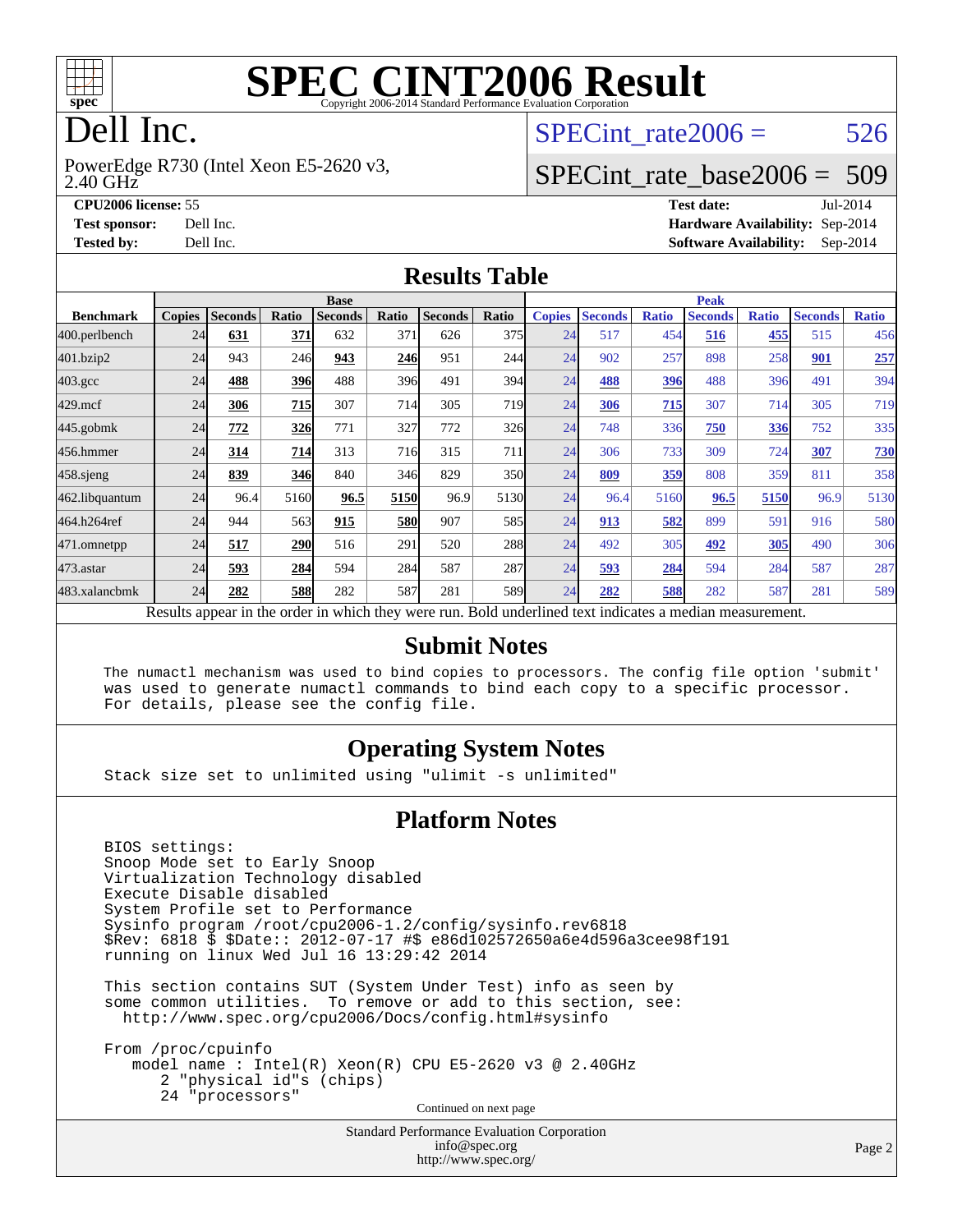

### **[SPEC CINT2006 Result](http://www.spec.org/auto/cpu2006/Docs/result-fields.html#SPECCINT2006Result)** Copyright 2006-2014 Standard Performance Evaluation Corporation

## Dell Inc.

2.40 GHz PowerEdge R730 (Intel Xeon E5-2620 v3, SPECint rate $2006 = 526$ 

[SPECint\\_rate\\_base2006 =](http://www.spec.org/auto/cpu2006/Docs/result-fields.html#SPECintratebase2006) 509

**[CPU2006 license:](http://www.spec.org/auto/cpu2006/Docs/result-fields.html#CPU2006license)** 55 **[Test date:](http://www.spec.org/auto/cpu2006/Docs/result-fields.html#Testdate)** Jul-2014 **[Test sponsor:](http://www.spec.org/auto/cpu2006/Docs/result-fields.html#Testsponsor)** Dell Inc. **[Hardware Availability:](http://www.spec.org/auto/cpu2006/Docs/result-fields.html#HardwareAvailability)** Sep-2014 **[Tested by:](http://www.spec.org/auto/cpu2006/Docs/result-fields.html#Testedby)** Dell Inc. **[Software Availability:](http://www.spec.org/auto/cpu2006/Docs/result-fields.html#SoftwareAvailability)** Sep-2014

#### **[Platform Notes \(Continued\)](http://www.spec.org/auto/cpu2006/Docs/result-fields.html#PlatformNotes)**

 cores, siblings (Caution: counting these is hw and system dependent. The following excerpts from /proc/cpuinfo might not be reliable. Use with caution.) cpu cores : 6 siblings : 12 physical 0: cores 0 1 2 3 4 5 physical 1: cores 0 1 2 3 4 5 cache size : 15360 KB From /proc/meminfo<br>MemTotal: 264572220 kB HugePages\_Total: 0 Hugepagesize: 2048 kB /usr/bin/lsb\_release -d SUSE Linux Enterprise Server 11 (x86\_64) From /etc/\*release\* /etc/\*version\* SuSE-release: SUSE Linux Enterprise Server 11 (x86\_64) VERSION = 11 PATCHLEVEL = 3 uname -a: Linux linux 3.0.76-0.11-default #1 SMP Fri Jun 14 08:21:43 UTC 2013 (ccab990) x86\_64 x86\_64 x86\_64 GNU/Linux run-level 3 Jul 16 13:26 last=S SPEC is set to: /root/cpu2006-1.2 Filesystem Type Size Used Avail Use% Mounted on /dev/sda2 ext2 267G 8.8G 257G 4% / Additional information from dmidecode: BIOS Dell Inc. 0.3.24 06/12/2014 Memory: 1x 00AD00B300AD HMA42GR7MFR4N-TFTD 16 GB 1866 MHz 8x 00AD063200AD HMA42GR7MFR4N-TFT1 16 GB 1866 MHz 7x 00CE00B300CE M393A2G40DB0-CPB 16 GB 1866 MHz 8x Not Specified Not Specified (End of data from sysinfo program)

#### **[General Notes](http://www.spec.org/auto/cpu2006/Docs/result-fields.html#GeneralNotes)**

Environment variables set by runspec before the start of the run: LD\_LIBRARY\_PATH = "/root/cpu2006-1.2/libs/32:/root/cpu2006-1.2/libs/64:/root/cpu2006-1.2/sh"

 Binaries compiled on a system with 1x Core i7-860 CPU + 8GB memory using RedHat EL 6.4 Transparent Huge Pages enabled with: Continued on next page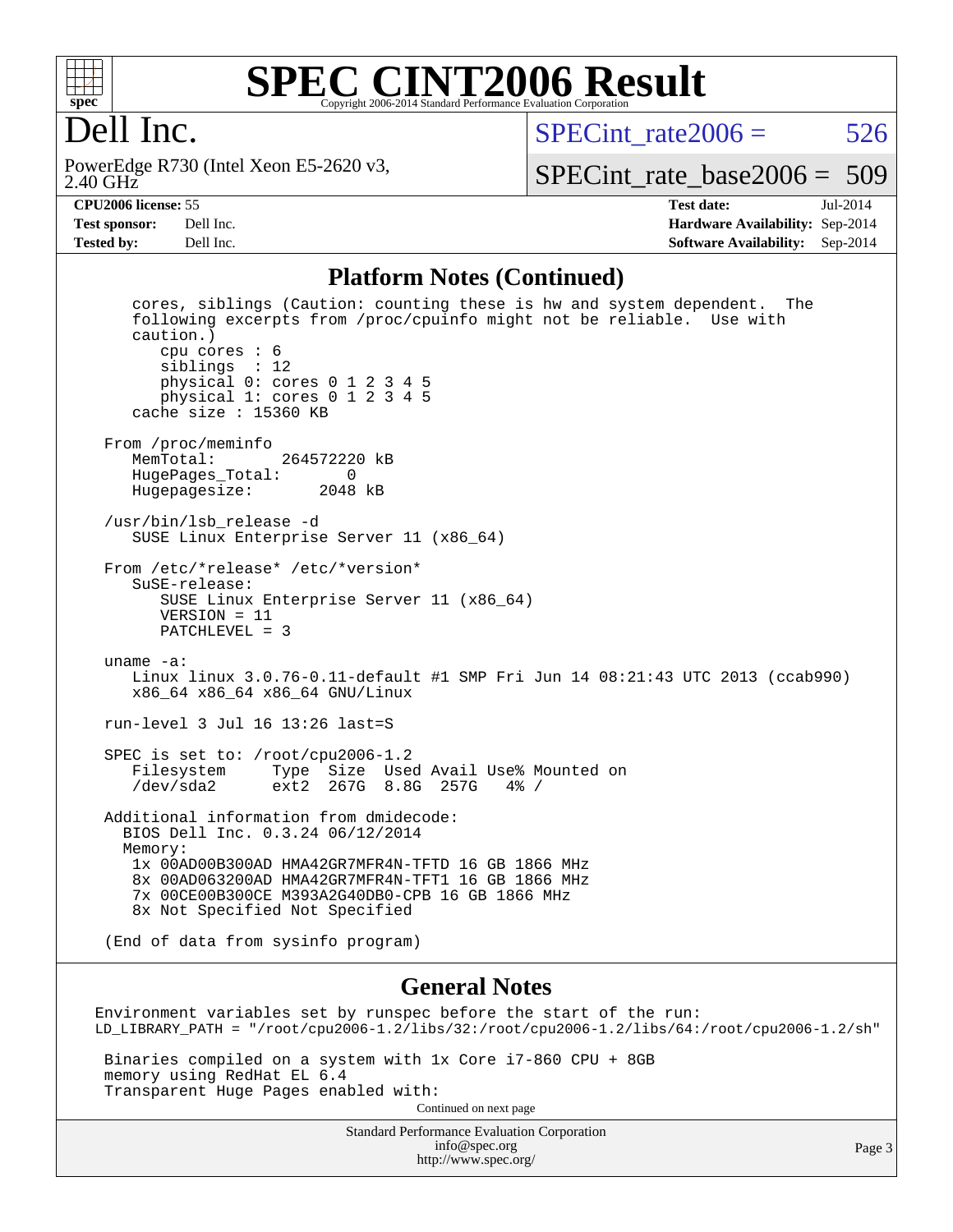

2.40 GHz

# **[SPEC CINT2006 Result](http://www.spec.org/auto/cpu2006/Docs/result-fields.html#SPECCINT2006Result)**

# Dell Inc.

PowerEdge R730 (Intel Xeon E5-2620 v3,

SPECint rate $2006 = 526$ 

[SPECint\\_rate\\_base2006 =](http://www.spec.org/auto/cpu2006/Docs/result-fields.html#SPECintratebase2006) 509

**[CPU2006 license:](http://www.spec.org/auto/cpu2006/Docs/result-fields.html#CPU2006license)** 55 **[Test date:](http://www.spec.org/auto/cpu2006/Docs/result-fields.html#Testdate)** Jul-2014 **[Test sponsor:](http://www.spec.org/auto/cpu2006/Docs/result-fields.html#Testsponsor)** Dell Inc. **[Hardware Availability:](http://www.spec.org/auto/cpu2006/Docs/result-fields.html#HardwareAvailability)** Sep-2014 **[Tested by:](http://www.spec.org/auto/cpu2006/Docs/result-fields.html#Testedby)** Dell Inc. **[Software Availability:](http://www.spec.org/auto/cpu2006/Docs/result-fields.html#SoftwareAvailability)** Sep-2014

#### **[General Notes \(Continued\)](http://www.spec.org/auto/cpu2006/Docs/result-fields.html#GeneralNotes)**

 echo always > /sys/kernel/mm/transparent\_hugepage/enabled Filesystem page cache cleared with: echo 1> /proc/sys/vm/drop\_caches runspec command invoked through numactl i.e.: numactl --interleave=all runspec <etc>

**[Base Compiler Invocation](http://www.spec.org/auto/cpu2006/Docs/result-fields.html#BaseCompilerInvocation)**

[C benchmarks](http://www.spec.org/auto/cpu2006/Docs/result-fields.html#Cbenchmarks): [icc -m32](http://www.spec.org/cpu2006/results/res2014q3/cpu2006-20140909-31349.flags.html#user_CCbase_intel_icc_5ff4a39e364c98233615fdd38438c6f2)

[C++ benchmarks:](http://www.spec.org/auto/cpu2006/Docs/result-fields.html#CXXbenchmarks) [icpc -m32](http://www.spec.org/cpu2006/results/res2014q3/cpu2006-20140909-31349.flags.html#user_CXXbase_intel_icpc_4e5a5ef1a53fd332b3c49e69c3330699)

## **[Base Portability Flags](http://www.spec.org/auto/cpu2006/Docs/result-fields.html#BasePortabilityFlags)**

 400.perlbench: [-DSPEC\\_CPU\\_LINUX\\_IA32](http://www.spec.org/cpu2006/results/res2014q3/cpu2006-20140909-31349.flags.html#b400.perlbench_baseCPORTABILITY_DSPEC_CPU_LINUX_IA32) 462.libquantum: [-DSPEC\\_CPU\\_LINUX](http://www.spec.org/cpu2006/results/res2014q3/cpu2006-20140909-31349.flags.html#b462.libquantum_baseCPORTABILITY_DSPEC_CPU_LINUX) 483.xalancbmk: [-DSPEC\\_CPU\\_LINUX](http://www.spec.org/cpu2006/results/res2014q3/cpu2006-20140909-31349.flags.html#b483.xalancbmk_baseCXXPORTABILITY_DSPEC_CPU_LINUX)

## **[Base Optimization Flags](http://www.spec.org/auto/cpu2006/Docs/result-fields.html#BaseOptimizationFlags)**

[C benchmarks](http://www.spec.org/auto/cpu2006/Docs/result-fields.html#Cbenchmarks):

[-xCORE-AVX2](http://www.spec.org/cpu2006/results/res2014q3/cpu2006-20140909-31349.flags.html#user_CCbase_f-xAVX2_5f5fc0cbe2c9f62c816d3e45806c70d7) [-ipo](http://www.spec.org/cpu2006/results/res2014q3/cpu2006-20140909-31349.flags.html#user_CCbase_f-ipo) [-O3](http://www.spec.org/cpu2006/results/res2014q3/cpu2006-20140909-31349.flags.html#user_CCbase_f-O3) [-no-prec-div](http://www.spec.org/cpu2006/results/res2014q3/cpu2006-20140909-31349.flags.html#user_CCbase_f-no-prec-div) [-opt-prefetch](http://www.spec.org/cpu2006/results/res2014q3/cpu2006-20140909-31349.flags.html#user_CCbase_f-opt-prefetch) [-opt-mem-layout-trans=3](http://www.spec.org/cpu2006/results/res2014q3/cpu2006-20140909-31349.flags.html#user_CCbase_f-opt-mem-layout-trans_a7b82ad4bd7abf52556d4961a2ae94d5)

[C++ benchmarks:](http://www.spec.org/auto/cpu2006/Docs/result-fields.html#CXXbenchmarks)

[-xCORE-AVX2](http://www.spec.org/cpu2006/results/res2014q3/cpu2006-20140909-31349.flags.html#user_CXXbase_f-xAVX2_5f5fc0cbe2c9f62c816d3e45806c70d7) [-ipo](http://www.spec.org/cpu2006/results/res2014q3/cpu2006-20140909-31349.flags.html#user_CXXbase_f-ipo) [-O3](http://www.spec.org/cpu2006/results/res2014q3/cpu2006-20140909-31349.flags.html#user_CXXbase_f-O3) [-no-prec-div](http://www.spec.org/cpu2006/results/res2014q3/cpu2006-20140909-31349.flags.html#user_CXXbase_f-no-prec-div) [-opt-prefetch](http://www.spec.org/cpu2006/results/res2014q3/cpu2006-20140909-31349.flags.html#user_CXXbase_f-opt-prefetch) [-opt-mem-layout-trans=3](http://www.spec.org/cpu2006/results/res2014q3/cpu2006-20140909-31349.flags.html#user_CXXbase_f-opt-mem-layout-trans_a7b82ad4bd7abf52556d4961a2ae94d5) [-Wl,-z,muldefs](http://www.spec.org/cpu2006/results/res2014q3/cpu2006-20140909-31349.flags.html#user_CXXbase_link_force_multiple1_74079c344b956b9658436fd1b6dd3a8a) [-L/sh -lsmartheap](http://www.spec.org/cpu2006/results/res2014q3/cpu2006-20140909-31349.flags.html#user_CXXbase_SmartHeap_32f6c82aa1ed9c52345d30cf6e4a0499)

## **[Base Other Flags](http://www.spec.org/auto/cpu2006/Docs/result-fields.html#BaseOtherFlags)**

[C benchmarks](http://www.spec.org/auto/cpu2006/Docs/result-fields.html#Cbenchmarks):

403.gcc: [-Dalloca=\\_alloca](http://www.spec.org/cpu2006/results/res2014q3/cpu2006-20140909-31349.flags.html#b403.gcc_baseEXTRA_CFLAGS_Dalloca_be3056838c12de2578596ca5467af7f3)

## **[Peak Compiler Invocation](http://www.spec.org/auto/cpu2006/Docs/result-fields.html#PeakCompilerInvocation)**

[C benchmarks \(except as noted below\)](http://www.spec.org/auto/cpu2006/Docs/result-fields.html#Cbenchmarksexceptasnotedbelow): [icc -m32](http://www.spec.org/cpu2006/results/res2014q3/cpu2006-20140909-31349.flags.html#user_CCpeak_intel_icc_5ff4a39e364c98233615fdd38438c6f2)

Continued on next page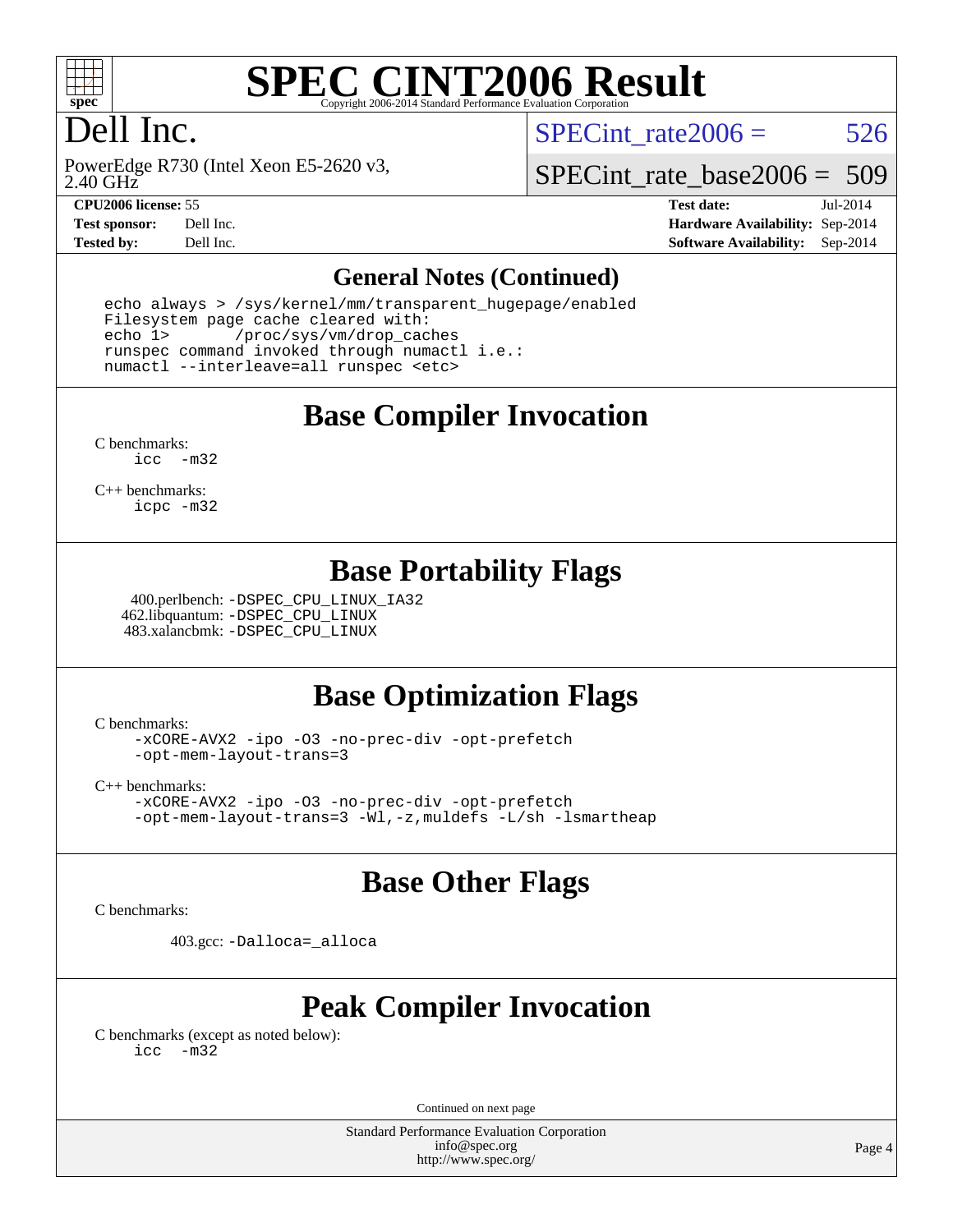

# **[SPEC CINT2006 Result](http://www.spec.org/auto/cpu2006/Docs/result-fields.html#SPECCINT2006Result)**

# Dell Inc.

2.40 GHz PowerEdge R730 (Intel Xeon E5-2620 v3, SPECint rate $2006 = 526$ 

SPECint rate base2006 =  $509$ 

**[CPU2006 license:](http://www.spec.org/auto/cpu2006/Docs/result-fields.html#CPU2006license)** 55 **[Test date:](http://www.spec.org/auto/cpu2006/Docs/result-fields.html#Testdate)** Jul-2014 **[Test sponsor:](http://www.spec.org/auto/cpu2006/Docs/result-fields.html#Testsponsor)** Dell Inc. **[Hardware Availability:](http://www.spec.org/auto/cpu2006/Docs/result-fields.html#HardwareAvailability)** Sep-2014 **[Tested by:](http://www.spec.org/auto/cpu2006/Docs/result-fields.html#Testedby)** Dell Inc. **[Software Availability:](http://www.spec.org/auto/cpu2006/Docs/result-fields.html#SoftwareAvailability)** Sep-2014

# **[Peak Compiler Invocation \(Continued\)](http://www.spec.org/auto/cpu2006/Docs/result-fields.html#PeakCompilerInvocation)**

400.perlbench: [icc -m64](http://www.spec.org/cpu2006/results/res2014q3/cpu2006-20140909-31349.flags.html#user_peakCCLD400_perlbench_intel_icc_64bit_bda6cc9af1fdbb0edc3795bac97ada53)

401.bzip2: [icc -m64](http://www.spec.org/cpu2006/results/res2014q3/cpu2006-20140909-31349.flags.html#user_peakCCLD401_bzip2_intel_icc_64bit_bda6cc9af1fdbb0edc3795bac97ada53)

456.hmmer: [icc -m64](http://www.spec.org/cpu2006/results/res2014q3/cpu2006-20140909-31349.flags.html#user_peakCCLD456_hmmer_intel_icc_64bit_bda6cc9af1fdbb0edc3795bac97ada53)

458.sjeng: [icc -m64](http://www.spec.org/cpu2006/results/res2014q3/cpu2006-20140909-31349.flags.html#user_peakCCLD458_sjeng_intel_icc_64bit_bda6cc9af1fdbb0edc3795bac97ada53)

[C++ benchmarks:](http://www.spec.org/auto/cpu2006/Docs/result-fields.html#CXXbenchmarks) [icpc -m32](http://www.spec.org/cpu2006/results/res2014q3/cpu2006-20140909-31349.flags.html#user_CXXpeak_intel_icpc_4e5a5ef1a53fd332b3c49e69c3330699)

## **[Peak Portability Flags](http://www.spec.org/auto/cpu2006/Docs/result-fields.html#PeakPortabilityFlags)**

 400.perlbench: [-DSPEC\\_CPU\\_LP64](http://www.spec.org/cpu2006/results/res2014q3/cpu2006-20140909-31349.flags.html#b400.perlbench_peakCPORTABILITY_DSPEC_CPU_LP64) [-DSPEC\\_CPU\\_LINUX\\_X64](http://www.spec.org/cpu2006/results/res2014q3/cpu2006-20140909-31349.flags.html#b400.perlbench_peakCPORTABILITY_DSPEC_CPU_LINUX_X64) 401.bzip2: [-DSPEC\\_CPU\\_LP64](http://www.spec.org/cpu2006/results/res2014q3/cpu2006-20140909-31349.flags.html#suite_peakCPORTABILITY401_bzip2_DSPEC_CPU_LP64) 456.hmmer: [-DSPEC\\_CPU\\_LP64](http://www.spec.org/cpu2006/results/res2014q3/cpu2006-20140909-31349.flags.html#suite_peakCPORTABILITY456_hmmer_DSPEC_CPU_LP64) 458.sjeng: [-DSPEC\\_CPU\\_LP64](http://www.spec.org/cpu2006/results/res2014q3/cpu2006-20140909-31349.flags.html#suite_peakCPORTABILITY458_sjeng_DSPEC_CPU_LP64) 462.libquantum: [-DSPEC\\_CPU\\_LINUX](http://www.spec.org/cpu2006/results/res2014q3/cpu2006-20140909-31349.flags.html#b462.libquantum_peakCPORTABILITY_DSPEC_CPU_LINUX) 483.xalancbmk: [-DSPEC\\_CPU\\_LINUX](http://www.spec.org/cpu2006/results/res2014q3/cpu2006-20140909-31349.flags.html#b483.xalancbmk_peakCXXPORTABILITY_DSPEC_CPU_LINUX)

## **[Peak Optimization Flags](http://www.spec.org/auto/cpu2006/Docs/result-fields.html#PeakOptimizationFlags)**

[C benchmarks](http://www.spec.org/auto/cpu2006/Docs/result-fields.html#Cbenchmarks):

 400.perlbench: [-xCORE-AVX2](http://www.spec.org/cpu2006/results/res2014q3/cpu2006-20140909-31349.flags.html#user_peakPASS2_CFLAGSPASS2_LDCFLAGS400_perlbench_f-xAVX2_5f5fc0cbe2c9f62c816d3e45806c70d7)(pass 2) [-prof-gen](http://www.spec.org/cpu2006/results/res2014q3/cpu2006-20140909-31349.flags.html#user_peakPASS1_CFLAGSPASS1_LDCFLAGS400_perlbench_prof_gen_e43856698f6ca7b7e442dfd80e94a8fc)(pass 1) [-ipo](http://www.spec.org/cpu2006/results/res2014q3/cpu2006-20140909-31349.flags.html#user_peakPASS2_CFLAGSPASS2_LDCFLAGS400_perlbench_f-ipo)(pass 2) [-O3](http://www.spec.org/cpu2006/results/res2014q3/cpu2006-20140909-31349.flags.html#user_peakPASS2_CFLAGSPASS2_LDCFLAGS400_perlbench_f-O3)(pass 2) [-no-prec-div](http://www.spec.org/cpu2006/results/res2014q3/cpu2006-20140909-31349.flags.html#user_peakPASS2_CFLAGSPASS2_LDCFLAGS400_perlbench_f-no-prec-div)(pass 2) [-prof-use](http://www.spec.org/cpu2006/results/res2014q3/cpu2006-20140909-31349.flags.html#user_peakPASS2_CFLAGSPASS2_LDCFLAGS400_perlbench_prof_use_bccf7792157ff70d64e32fe3e1250b55)(pass 2) [-auto-ilp32](http://www.spec.org/cpu2006/results/res2014q3/cpu2006-20140909-31349.flags.html#user_peakCOPTIMIZE400_perlbench_f-auto-ilp32) 401.bzip2: [-xCORE-AVX2](http://www.spec.org/cpu2006/results/res2014q3/cpu2006-20140909-31349.flags.html#user_peakPASS2_CFLAGSPASS2_LDCFLAGS401_bzip2_f-xAVX2_5f5fc0cbe2c9f62c816d3e45806c70d7)(pass 2) [-prof-gen](http://www.spec.org/cpu2006/results/res2014q3/cpu2006-20140909-31349.flags.html#user_peakPASS1_CFLAGSPASS1_LDCFLAGS401_bzip2_prof_gen_e43856698f6ca7b7e442dfd80e94a8fc)(pass 1) [-ipo](http://www.spec.org/cpu2006/results/res2014q3/cpu2006-20140909-31349.flags.html#user_peakPASS2_CFLAGSPASS2_LDCFLAGS401_bzip2_f-ipo)(pass 2) [-O3](http://www.spec.org/cpu2006/results/res2014q3/cpu2006-20140909-31349.flags.html#user_peakPASS2_CFLAGSPASS2_LDCFLAGS401_bzip2_f-O3)(pass 2) [-no-prec-div](http://www.spec.org/cpu2006/results/res2014q3/cpu2006-20140909-31349.flags.html#user_peakPASS2_CFLAGSPASS2_LDCFLAGS401_bzip2_f-no-prec-div)(pass 2) [-prof-use](http://www.spec.org/cpu2006/results/res2014q3/cpu2006-20140909-31349.flags.html#user_peakPASS2_CFLAGSPASS2_LDCFLAGS401_bzip2_prof_use_bccf7792157ff70d64e32fe3e1250b55)(pass 2) [-opt-prefetch](http://www.spec.org/cpu2006/results/res2014q3/cpu2006-20140909-31349.flags.html#user_peakCOPTIMIZE401_bzip2_f-opt-prefetch) [-auto-ilp32](http://www.spec.org/cpu2006/results/res2014q3/cpu2006-20140909-31349.flags.html#user_peakCOPTIMIZE401_bzip2_f-auto-ilp32) [-ansi-alias](http://www.spec.org/cpu2006/results/res2014q3/cpu2006-20140909-31349.flags.html#user_peakCOPTIMIZE401_bzip2_f-ansi-alias)  $403.\text{gcc: basepeak}$  = yes  $429$ .mcf: basepeak = yes 445.gobmk: [-xCORE-AVX2](http://www.spec.org/cpu2006/results/res2014q3/cpu2006-20140909-31349.flags.html#user_peakPASS2_CFLAGSPASS2_LDCFLAGS445_gobmk_f-xAVX2_5f5fc0cbe2c9f62c816d3e45806c70d7)(pass 2) [-prof-gen](http://www.spec.org/cpu2006/results/res2014q3/cpu2006-20140909-31349.flags.html#user_peakPASS1_CFLAGSPASS1_LDCFLAGS445_gobmk_prof_gen_e43856698f6ca7b7e442dfd80e94a8fc)(pass 1) [-prof-use](http://www.spec.org/cpu2006/results/res2014q3/cpu2006-20140909-31349.flags.html#user_peakPASS2_CFLAGSPASS2_LDCFLAGS445_gobmk_prof_use_bccf7792157ff70d64e32fe3e1250b55)(pass 2) [-ansi-alias](http://www.spec.org/cpu2006/results/res2014q3/cpu2006-20140909-31349.flags.html#user_peakCOPTIMIZE445_gobmk_f-ansi-alias) [-opt-mem-layout-trans=3](http://www.spec.org/cpu2006/results/res2014q3/cpu2006-20140909-31349.flags.html#user_peakCOPTIMIZE445_gobmk_f-opt-mem-layout-trans_a7b82ad4bd7abf52556d4961a2ae94d5) 456.hmmer: [-xCORE-AVX2](http://www.spec.org/cpu2006/results/res2014q3/cpu2006-20140909-31349.flags.html#user_peakCOPTIMIZE456_hmmer_f-xAVX2_5f5fc0cbe2c9f62c816d3e45806c70d7) [-ipo](http://www.spec.org/cpu2006/results/res2014q3/cpu2006-20140909-31349.flags.html#user_peakCOPTIMIZE456_hmmer_f-ipo) [-O3](http://www.spec.org/cpu2006/results/res2014q3/cpu2006-20140909-31349.flags.html#user_peakCOPTIMIZE456_hmmer_f-O3) [-no-prec-div](http://www.spec.org/cpu2006/results/res2014q3/cpu2006-20140909-31349.flags.html#user_peakCOPTIMIZE456_hmmer_f-no-prec-div) [-unroll2](http://www.spec.org/cpu2006/results/res2014q3/cpu2006-20140909-31349.flags.html#user_peakCOPTIMIZE456_hmmer_f-unroll_784dae83bebfb236979b41d2422d7ec2) [-auto-ilp32](http://www.spec.org/cpu2006/results/res2014q3/cpu2006-20140909-31349.flags.html#user_peakCOPTIMIZE456_hmmer_f-auto-ilp32) 458.sjeng: [-xCORE-AVX2](http://www.spec.org/cpu2006/results/res2014q3/cpu2006-20140909-31349.flags.html#user_peakPASS2_CFLAGSPASS2_LDCFLAGS458_sjeng_f-xAVX2_5f5fc0cbe2c9f62c816d3e45806c70d7)(pass 2) [-prof-gen](http://www.spec.org/cpu2006/results/res2014q3/cpu2006-20140909-31349.flags.html#user_peakPASS1_CFLAGSPASS1_LDCFLAGS458_sjeng_prof_gen_e43856698f6ca7b7e442dfd80e94a8fc)(pass 1) [-ipo](http://www.spec.org/cpu2006/results/res2014q3/cpu2006-20140909-31349.flags.html#user_peakPASS2_CFLAGSPASS2_LDCFLAGS458_sjeng_f-ipo)(pass 2) [-O3](http://www.spec.org/cpu2006/results/res2014q3/cpu2006-20140909-31349.flags.html#user_peakPASS2_CFLAGSPASS2_LDCFLAGS458_sjeng_f-O3)(pass 2) [-no-prec-div](http://www.spec.org/cpu2006/results/res2014q3/cpu2006-20140909-31349.flags.html#user_peakPASS2_CFLAGSPASS2_LDCFLAGS458_sjeng_f-no-prec-div)(pass 2) [-prof-use](http://www.spec.org/cpu2006/results/res2014q3/cpu2006-20140909-31349.flags.html#user_peakPASS2_CFLAGSPASS2_LDCFLAGS458_sjeng_prof_use_bccf7792157ff70d64e32fe3e1250b55)(pass 2) [-unroll4](http://www.spec.org/cpu2006/results/res2014q3/cpu2006-20140909-31349.flags.html#user_peakCOPTIMIZE458_sjeng_f-unroll_4e5e4ed65b7fd20bdcd365bec371b81f) [-auto-ilp32](http://www.spec.org/cpu2006/results/res2014q3/cpu2006-20140909-31349.flags.html#user_peakCOPTIMIZE458_sjeng_f-auto-ilp32)

Continued on next page